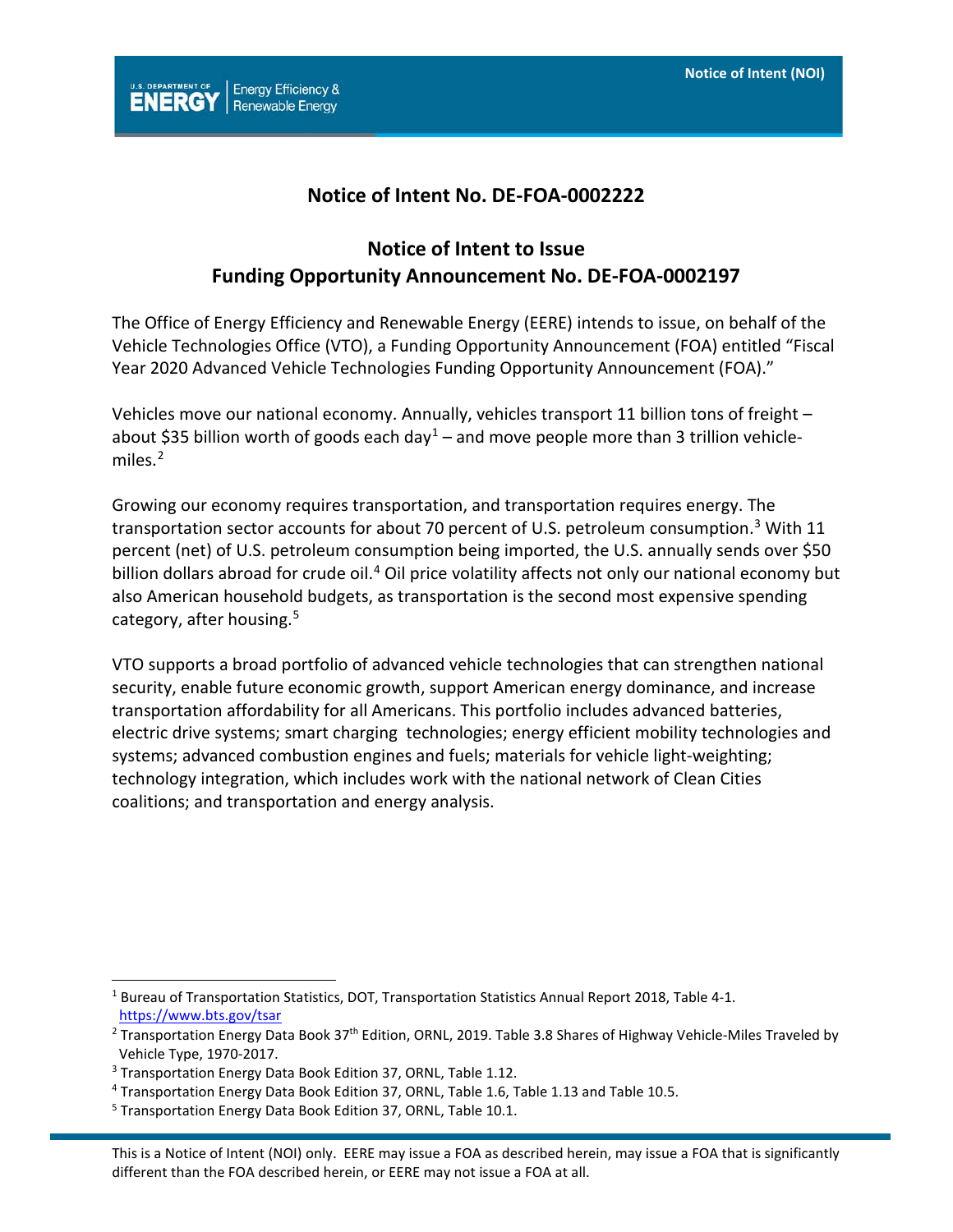EERE anticipates the FOA may include the following Areas of Interest (subject to change):

#### **1) Lithium-Ion Batteries using Silicon-Based Anode**

The objective of this potential area of interest is to research, fabricate, and test lithium battery cells that have potential to achieve electric vehicle battery performance requirements and that implement silicon electrodes and current cathode technology minimally capable of either (a) 1,000 cycles and 10-year calendar life, or (b) 3,000 cycles and 5-year calendar life. The potential area of interest addresses fundamental materials research as well as cell optimization and development.

### **2.) Low Cost Electric Traction Drive Systems Using No Heavy Rare Earth Materials**

The objective of this potential area of interest is to research, develop, and test a heavy rare earth mineral free advanced motor and inverter drive system that costs ≤\$7/kilo-Watt (kW) capable of improved performance when compared to a current baseline system and utilizes recycled materials to the maximum extent possible.

### **3.) Utility Managed Smart Charging**

The objective of this area of interest is to research, develop, and conduct a wide-scale demonstration of Smart Charge Management (SCM) systems that will enable costeffective large scale charging through smart charging, including potential grid services from plug-in electric vehicles (PEV) that provide benefit to electricity grid operators, energy services providers, charging network operators, and PEV owners. Proposed projects should include SCM technology R&D, including cybersecurity, and culminate with a SCM system wide demonstration that includes a significant number of PEVs. Project teams must meet EISA 2007, Section 131 (b)(1) partnering criteria for the demonstration period and include active participation by an electric utility.

# **4.) Platinum Group Metals (PGM) Content Reduction to Enable Cost-Effective Aftertreatment for Gasoline and Diesel Engines**

The objective of this potential area of interest is to research, develop, and validate technologies for reduction and/or substitution of platinum, palladium and rhodium content in three-way catalytic converters used to control hydrocarbon, carbon monoxide and oxides of nitrogen emissions from stoichiometric gasoline and natural gas engines, and oxidation catalysts for lean-burn aftertreatment systems.

## **5.) Improved Efficiency of Medium- and Heavy-Duty Natural Gas and Propane (LPG) Engines**

The objective of this potential area of interest is to research, develop, and validate engine enabling technologies that can deliver near diesel efficiencies in natural gas or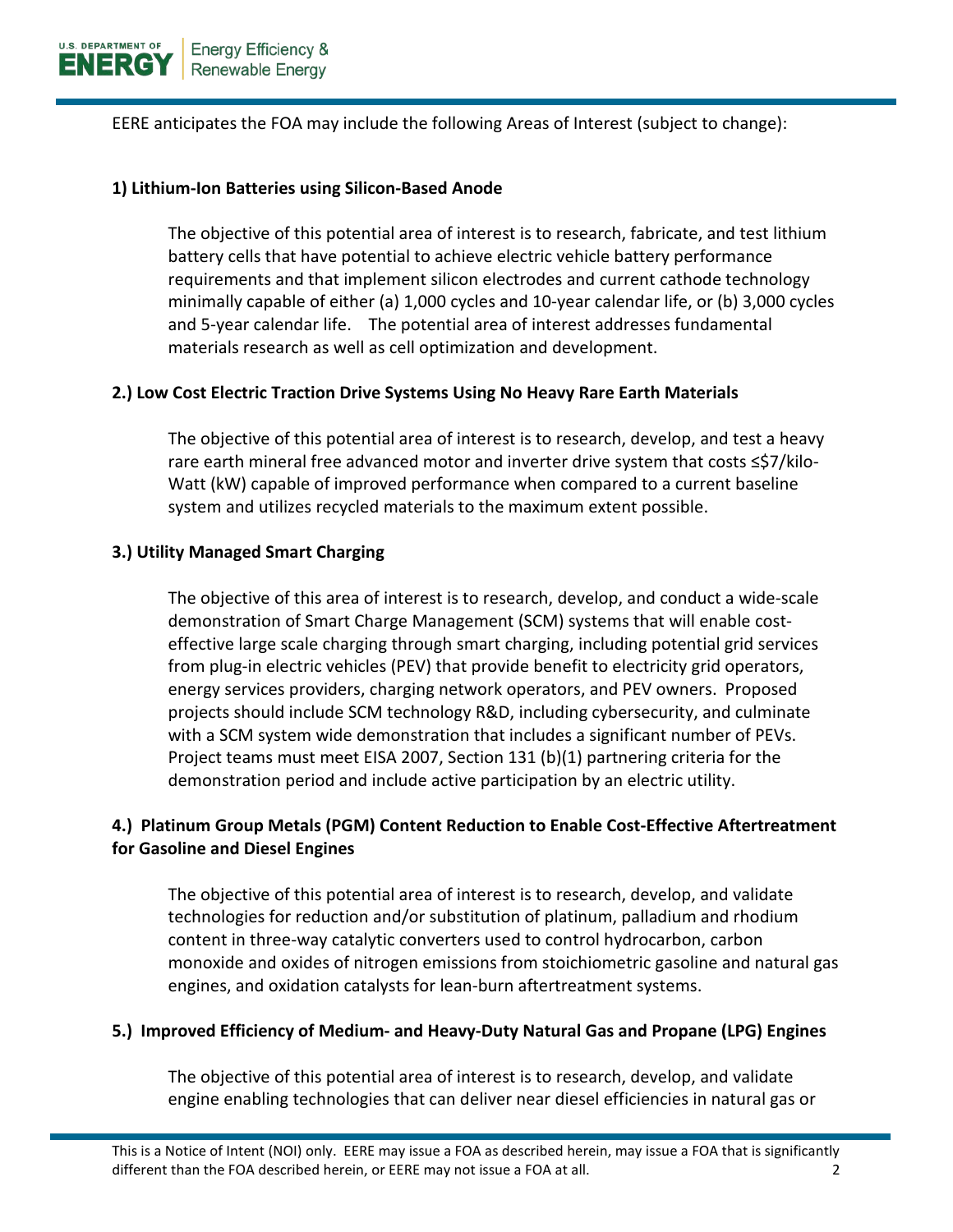LPG engines, while meeting future emission levels. Technologies of interest include, but are not limited to, the following: advanced ignition systems, improved fuel injectors, systems enabling lean-burn and multi-mode SI/advanced compression ignition combustion, novel technologies enabling low temperature combustion, advanced sensors and controls, application of thermal barrier coatings to improve efficiency, improvements to catalyst manufacturing which improve utilization of platinum group metals (PGMs) or technologies to reduce the need for PGMs in three-way catalysts, low temperature methane oxidation, and lean-NOx emission control.

# **6.) Energy-Efficient Off-Road Technologies Directly Applicable to Agriculture and/or Other Off-Road Vehicles**

The objective of this potential area of interest is to research, develop, and validate technologies capable of increasing work specific energy efficiency of commercial offroad vehicles that are directly applicable to the agricultural sector and/or other commercial off-road vehicles (e.g. construction, mining, forestry, etc.). Technologies of interest include, but are not limited to, advanced combustion and emission control research, thermal management (coatings, waste energy recovery, frictions reduction and lubricants), efficient fluid power, new system architectures, energy recovery, electrification and hybridization, and connectivity and automation of vehicles and/or work implements that demonstrate greater energy efficiency.

# **7.) Lightweight and High-Performance Fiber-Reinforced Polymer Composites for Vehicle Applications**

This topic seeks applications from multi-discipline R&D teams focused on significantly reducing the cost and weight of selected structural and non-structural vehicle components through the development and application of novel polymer composite materials, composites preforms and intermediates, innovative processing technologies and manufacturing techniques. Applications should address and mitigate technical barriers such as materials and structural performance, manufactured part cost, and high volume fabrication techniques and processes relevant to vehicle component manufacturing.

# **Energy Efficient Mobility Systems – The next three topics support VTO's objective to improve system-level transportation efficiency, effectiveness and affordability**

## **8.) Improving Transportation System Efficiency through Better Utilization**

The objective of this potential area of interest is to research and develop innovative solutions to address key technical barriers and human factors-related issues related to transportation system efficiency, such as increasing vehicle occupancy; improving repositioning to reduce deadheading (miles driven with no passenger or payload) for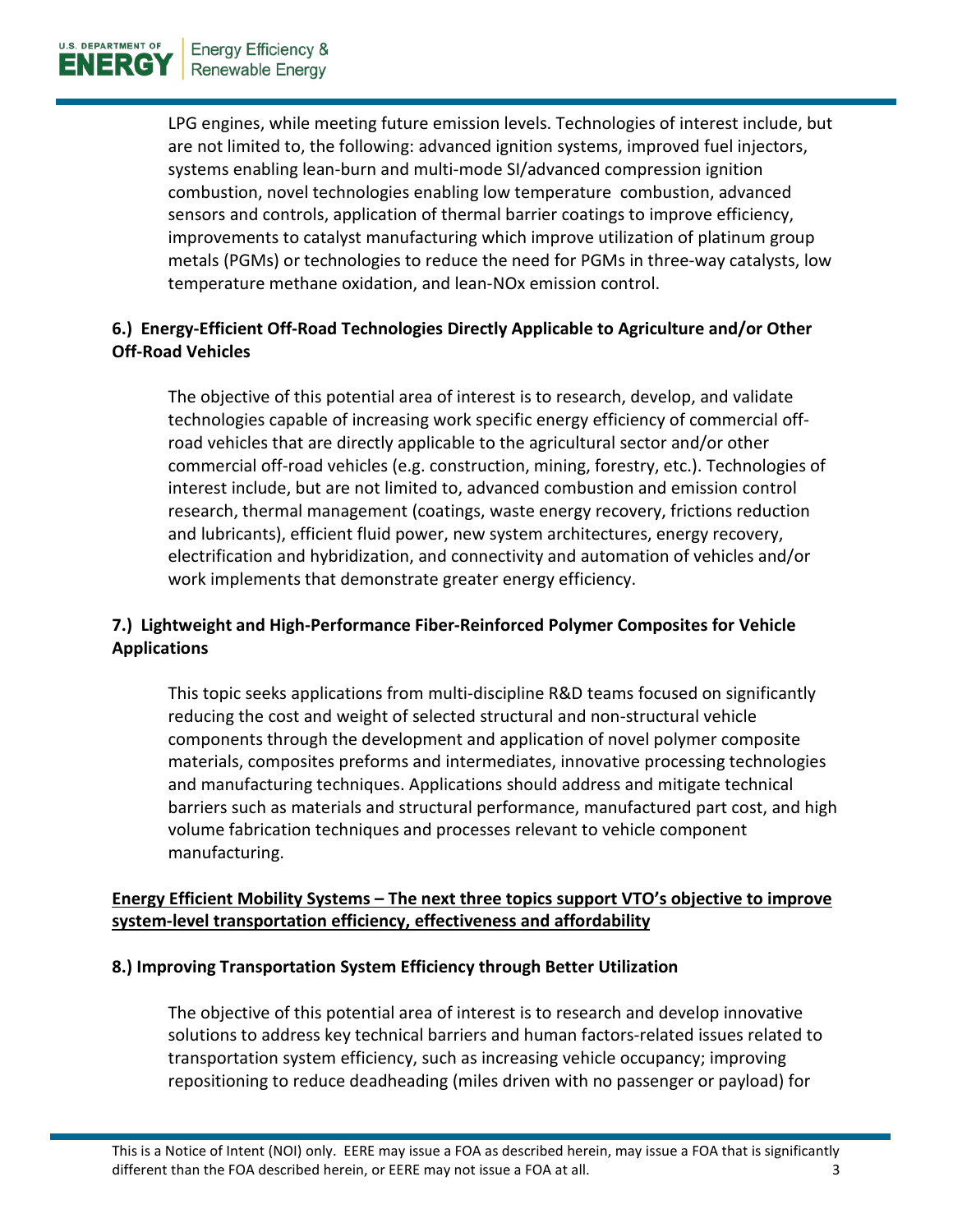taxi, freight, and transportation network companies; and improved vehicle routing for energy efficiency.

## **9.) Enabling Vehicle and Infrastructure Connectivity**

The objective of this potential area of interest is to research, develop, and validate solutions that exploit vehicle connectivity (Vehicle to infrastructure (V2I) and/or Vehicle to Vehicle (V2V)) to reduce transportation system energy use, emissions, and improve mobility at multiple scales (e.g. intersection, corridor, and/or region) while considering full and partial penetration of connected vehicles.

### **10.) Improving Mobility, Affordability, and Energy Efficiency through Transit**

The objective of this potential area of interest is to research, develop, and validate technology and/or data solutions to overcome the barriers to transit use, and improve transit system effectiveness and efficiency through increased system utilization, improved system operations, and easier access to the transit system.

## **Technology Integration - The following four topics support VTO's demonstration of new advance vehicle and mobility technologies**

### **11.) Gaseous Fuels Technology Demonstration Projects**

The goal of this area of interest is to develop and demonstrate technologies that can help to reduce costs and advance the commercialization of medium and heavy-duty gaseous fuel (H2, NG, and LPG) vehicles and refueling infrastructure. Topics of interest include, but are not limited to; energy efficiency improvements, emissions, refueling, maintenance cost, operating cost and new engine demonstrations. Vehicle platforms can include medium and heavy-duty on-road vehicles. In addition, rail or marine projects that demonstrate or validate the use of compressed/liquefied natural gas or propane are also encouraged. Infrastructure projects that develop and demonstrate cost-effective, reliable, and replicable bio-gas cleanup systems to enable more widespread use of renewable natural gas (RNG) in vehicles are also of interest.

#### **12.) Alternative Fuel Proof-of-Concept in New Communities and Fleets**

The objective of this potential area of interest is to demonstrate small-scale, alternative fuel or advanced technology vehicle fleet projects (five or less vehicles and supporting infrastructure) in communities, fleets, or geographic areas with little or no experience with these technologies.

#### **13.) Electric Vehicle and Charging Community Partner Projects**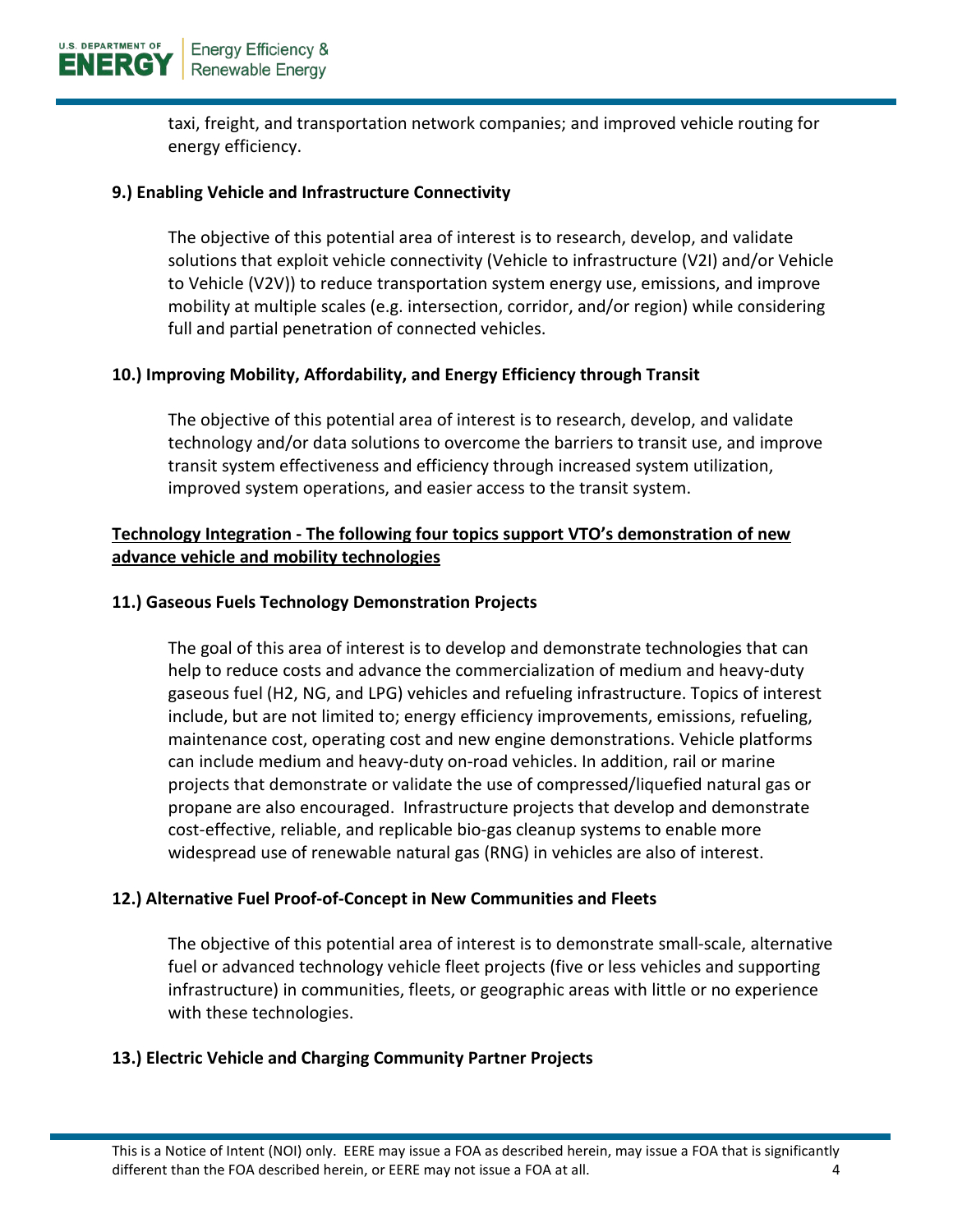The objective of this potential area of interest is to accelerate the adoption of commercially-available plug-in electric vehicles and supporting infrastructure through community-based public-private partnerships that demonstrate plug-in electric vehicle technologies and infrastructure in various innovative applications and share resulting data, lessons learned, and best practices to a broader audience.

# **14.) Technology Integration Open Topic**

The objective of this potential area of interest is to develop and demonstrate innovative solutions to current transportation challenges that impact efficiency and affordability and that are broadly replicable. Potential focus areas include, but are not limited to:

- Level-2 EVSE demonstration/deployment projects
- Auxiliary school/transit bus heating systems for electric vehicles
- Innovative CNG fuel tank business models
- Alternative fuel maintenance cost studies

## **15.) Transportation and Energy Analysis**

This topic will focus on novel analytical methods and illustrative applications that identify future transportation technology energy opportunities. This area of this potential area of interest may include multiple areas of focus:

- Develop and validate market segmentation, agent-based, or other modeling approaches capable of estimating the potential energy impacts of emerging potential mobility modes (e.g., bike share, scooters, etc.);
- Develop, integrate, and validate a combination of commodity flow, vehicle travel, and infrastructure scenario analysis, in conjunction with techno-economic analysis and other novel approaches to identify optimal medium- and heavyduty vehicle electrification routes;
- Develop, integrate, and validate models, simulations or analysis for various combinations of light-, medium-, and heavy-duty vehicles; excess intermittent renewable power; fast-charging; battery second-use; and battery recycling considerations to quantify the potential economic benefits of grid-connected vehicles; and
- An open sub-topic to develop and validate novel methods and other innovative ideas for transportation energy analysis. Recommended focus areas include modeling of and/or predictive estimation of energy consumption for light vehicles, medium trucks, heavy trucks, other on-road passenger or freight modes, and/or combinations of these modes.

EERE envisions selecting multiple financial assistance awards in the form of cooperative agreements.